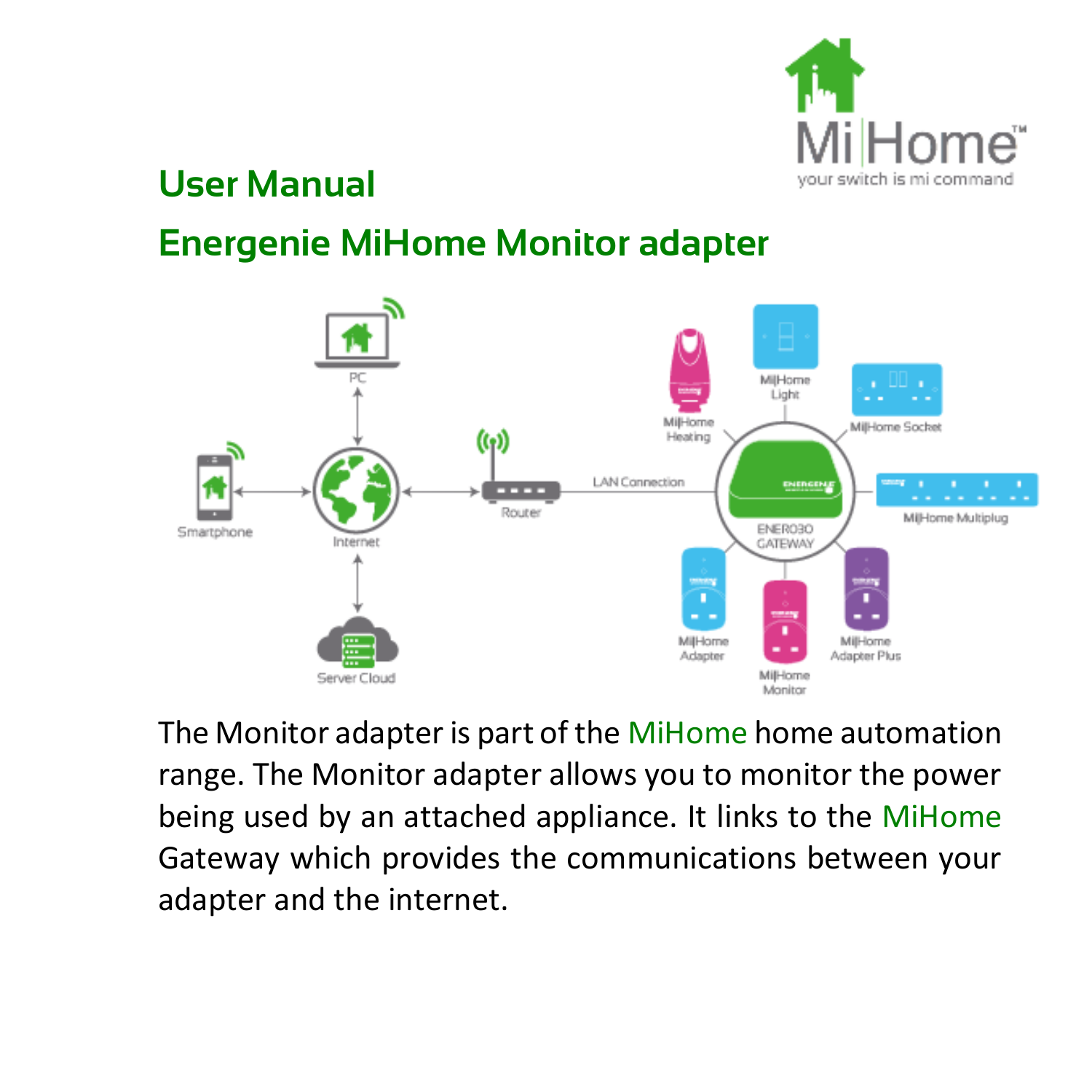

## **Pairing the Monitor Adapter**

To use the adapter in your MiHome system it must be first "paired" with the Gateway.

Please ensure that your device is in range of the Gateway when you pair it. We suggest 10 metres or so as unobscured by furniture or walls etc. as possible.



You have two options to pair your adapter to the Gateway: either via a bowser on a PC or smart device or via your smart device App.

You will need to have created an account and already installed the MiHome Gateway that you will use.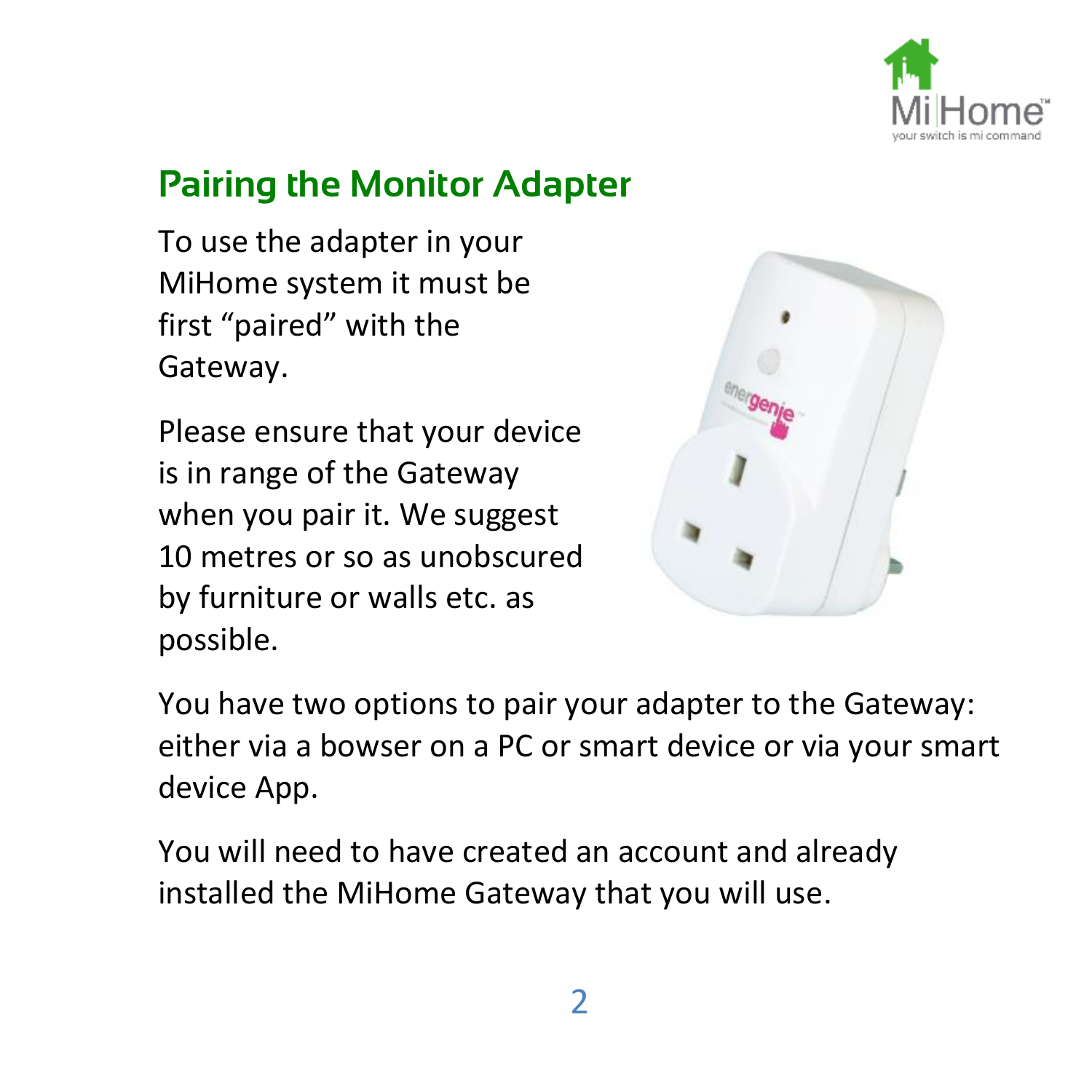

#### Via a Browser:

Select the option to pair a new device and choose the Monitor adapter to be registered.

Follow the instructions to hold down the button on the front of the housing of the adapter until you see the device come up on the screen as being paired.

#### Via the App on your smartphone:

Follow the instructions on the screen when you run the App to pair a Monitor adapter.

Please note that after pairing, your adapter may be moved into different locations. You should be able to control it at a range of at least 25 metres in open air. Less if behind furniture or a wall etc.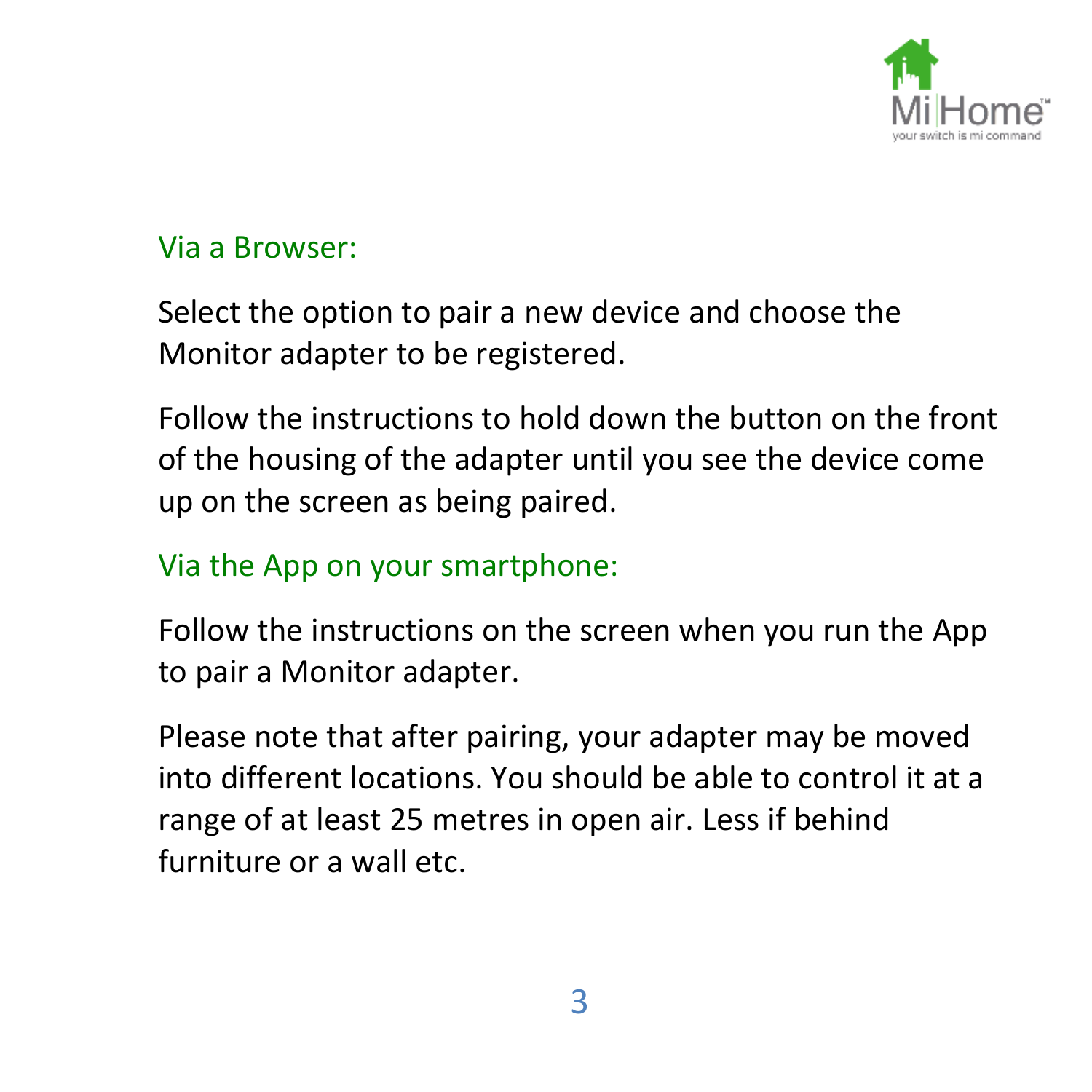

If you are having trouble with the range move your adapter closer to the Gateway or move an obstruction that may affect the signal.

# **Using the Dashboard**

You can view and control your paired device by selecting the Dashboard option on your App or via the browser.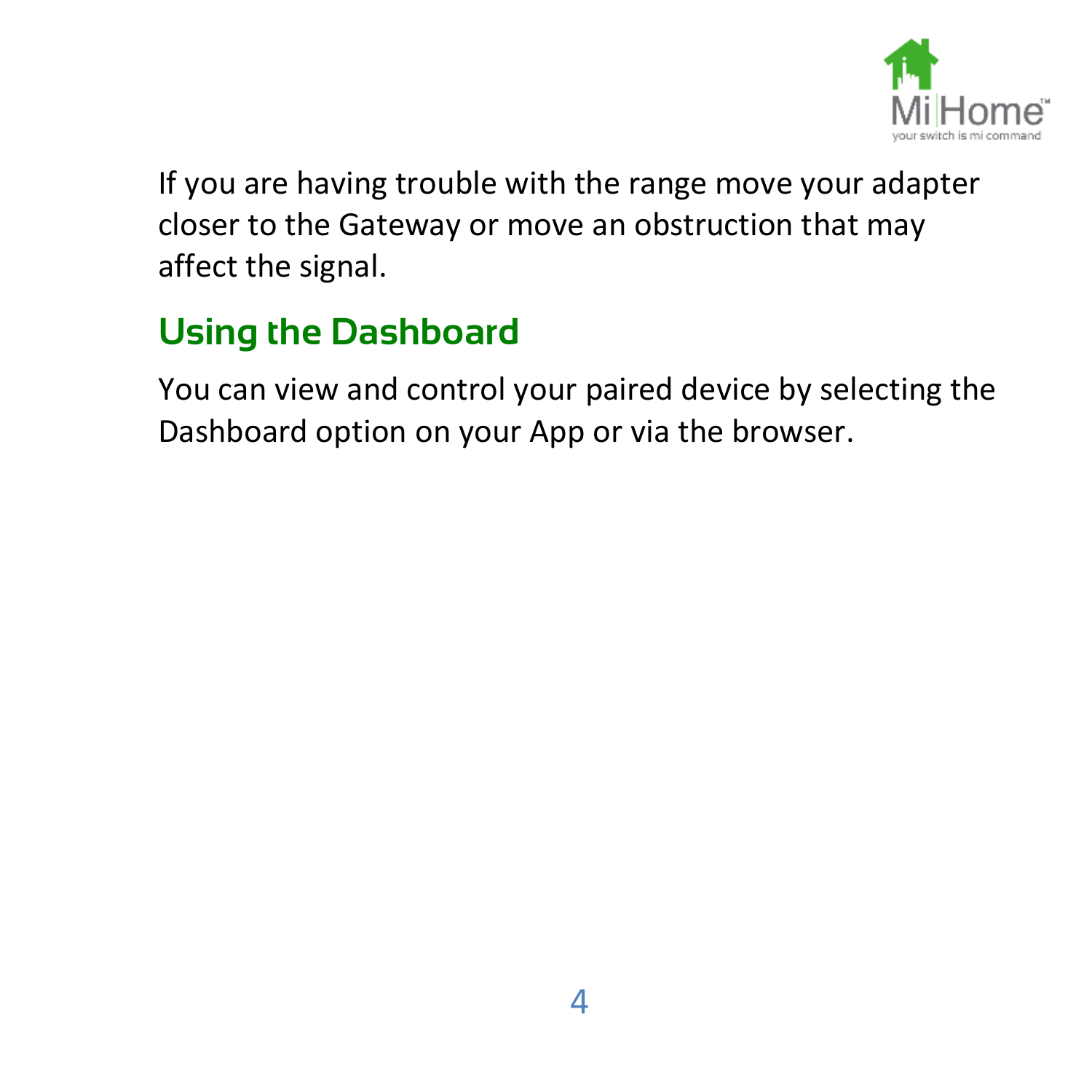

## **Functions in Operating Mode**

- LED on when the adapter is powered
- Continuous measurement of real power, reactive power, voltage and frequency.
- Transmission of measurements over radio every 10 seconds
- Pairing message sent at next transmission interval if push switch pressed (LED off while button pressed)

## **Technical Specification**

## **Electrical**

*Maximum load: 3000W, 13A Voltage range: 230-250V 50Hz ac Plug and socket: BS5733 and BS1363 Insulation: Class II Measurement Accuracy: ~2%*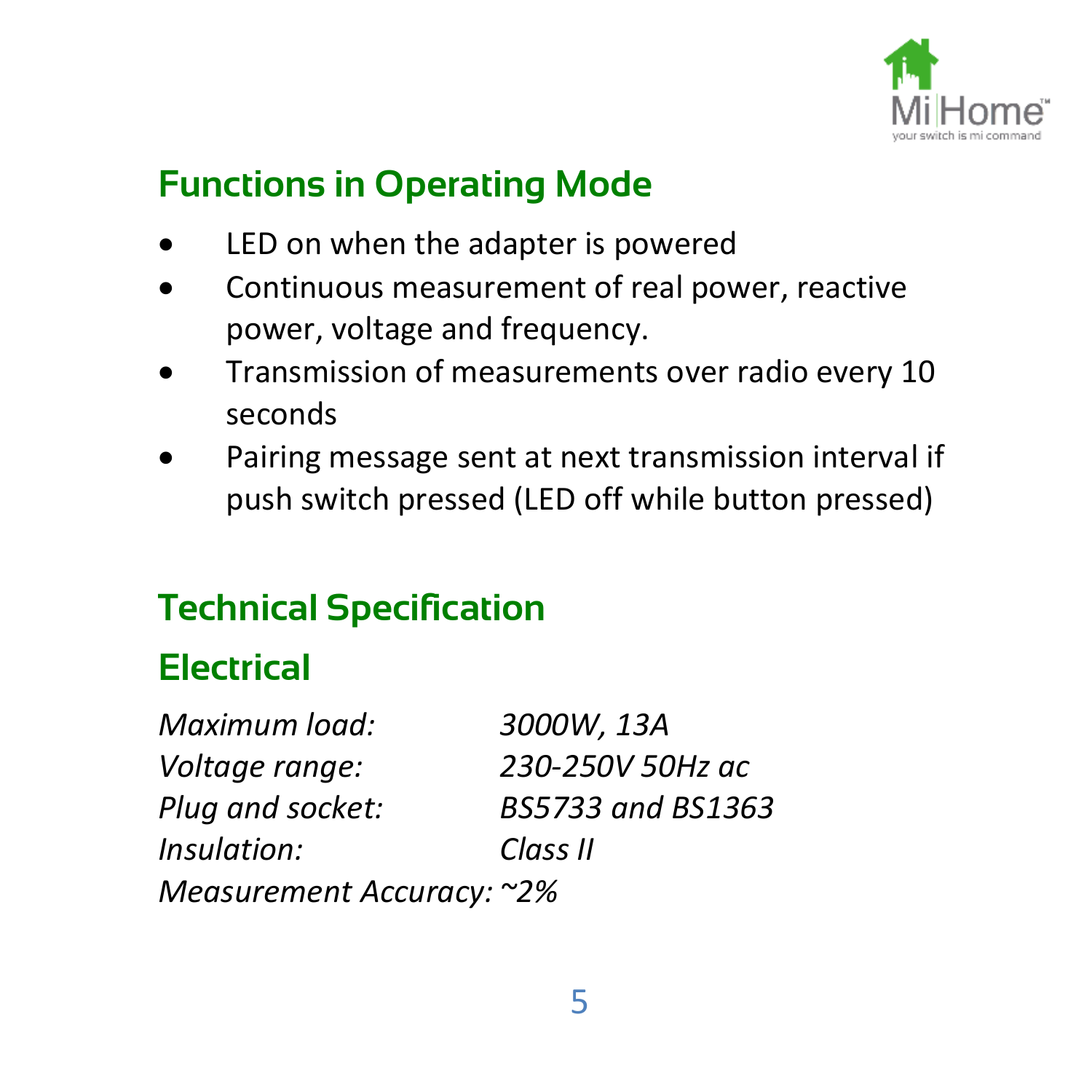

### **Radio**

*Transmission Frequency: 434.300 MHz Tx duty cycle: <10% Modulation: FSK, Manchester encoded Transmission Interval: 10s Protocol: OpenThings*

## **Environmental**

*Operating temperature: 0°C to 40°C Storage temperature: -40°C to 85°C Location: Indoor use only*

## **Mechanical**

*Plug adapter housing in UK format*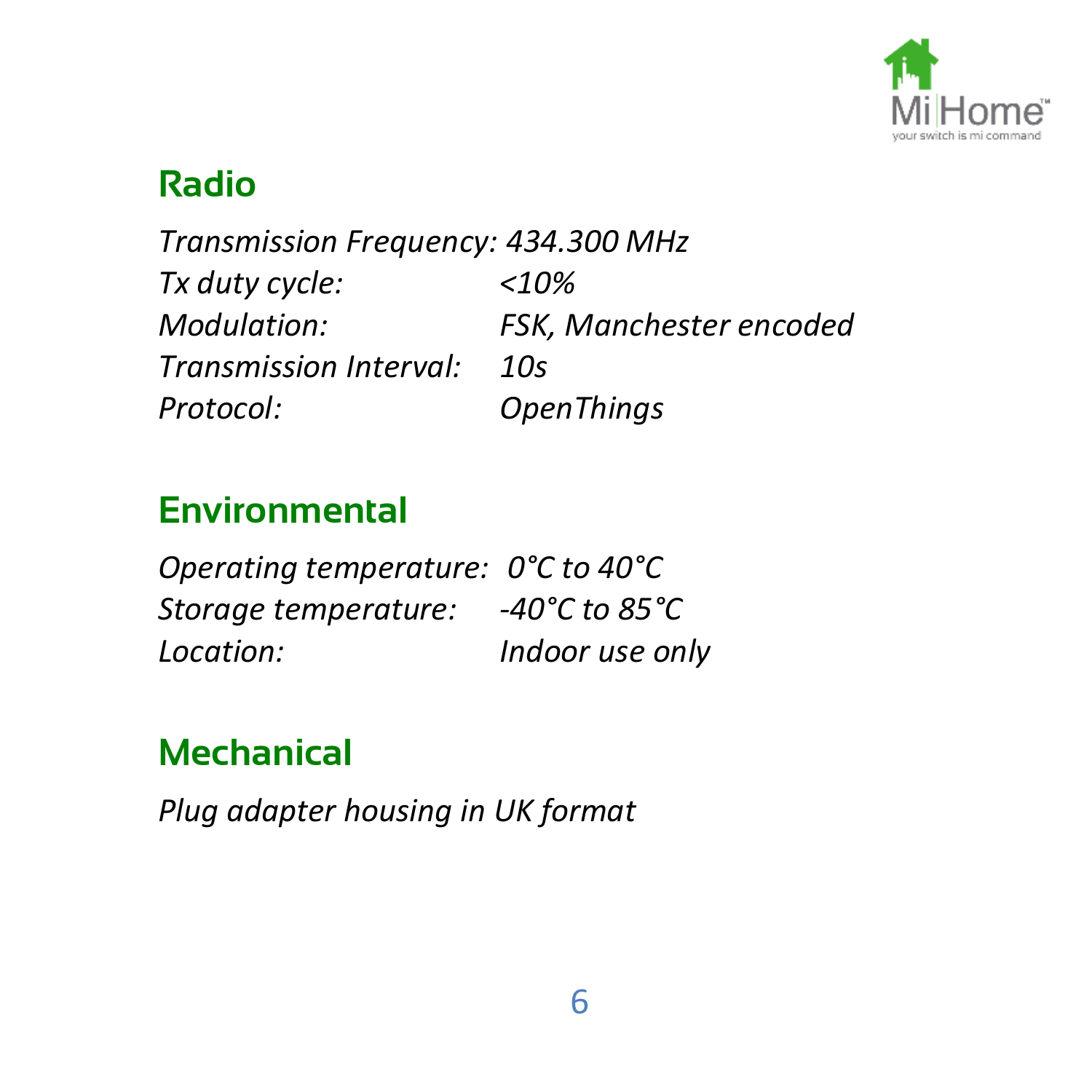

## **Troubleshooting**

- 1. Please ensure that you do not plug MiHome adapters into adjacent sockets in a wall socket or extension lead. There should be several metres distance between individual adapters.
- 2. Any local source of radio noise may effect operation of the system. This may include poorly regulated fans or other devices running electric motors, noisy power supplies or other low quality electrical and electronic equipment including LED lights.
- 3. If your attempt to pair and adapter fails please try again. Occasionally the signals between devices may be subject to noise or other outside interference which is common for radio systems of this nature.
- 4. The range of communication between your Gateway and the device will be affected by anything in between that may obscure the signal such as furniture, walls, ceilings, windows, doors etc.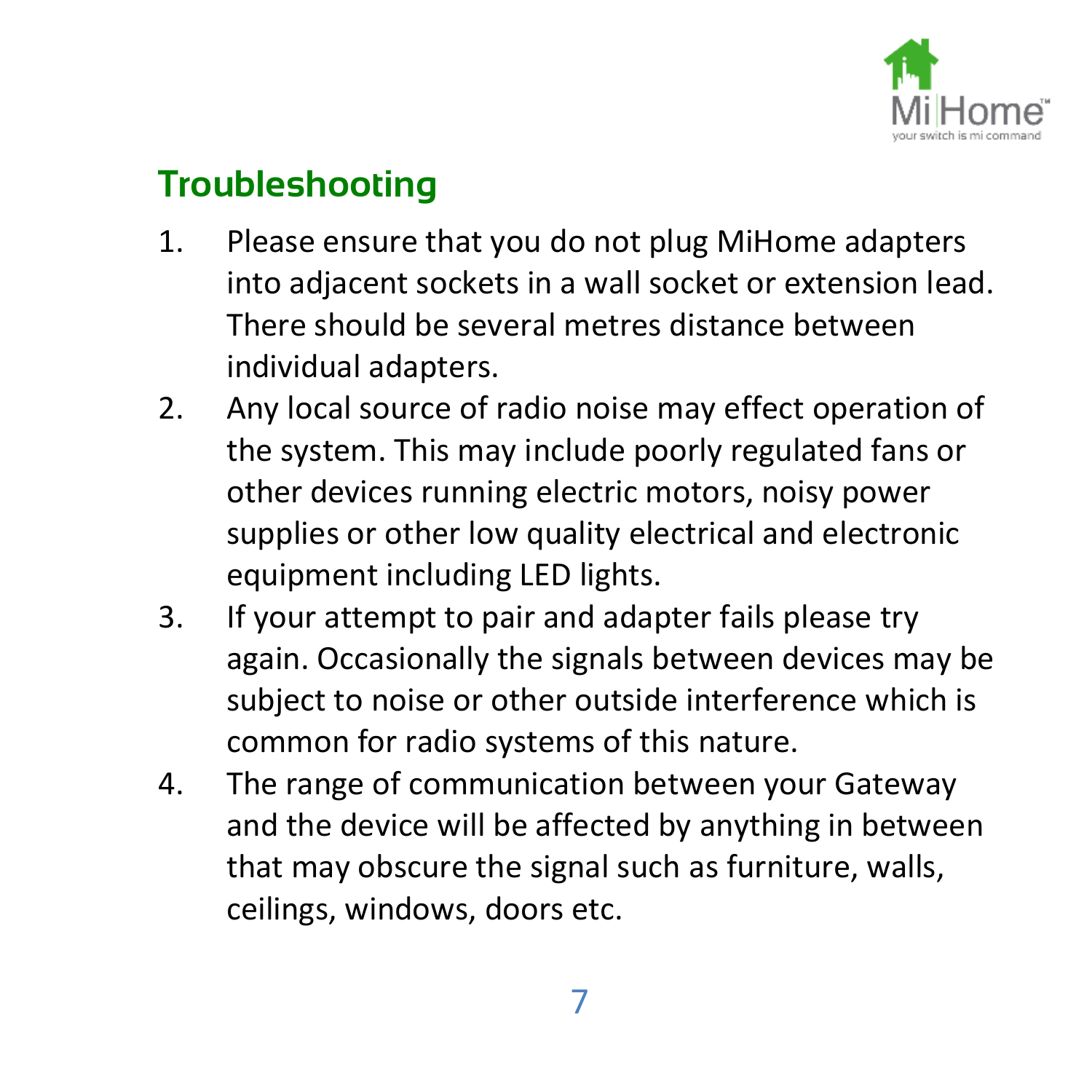

For further help please look online at mihome4u.co.uk/help or contact us at support@mihome4u.co.uk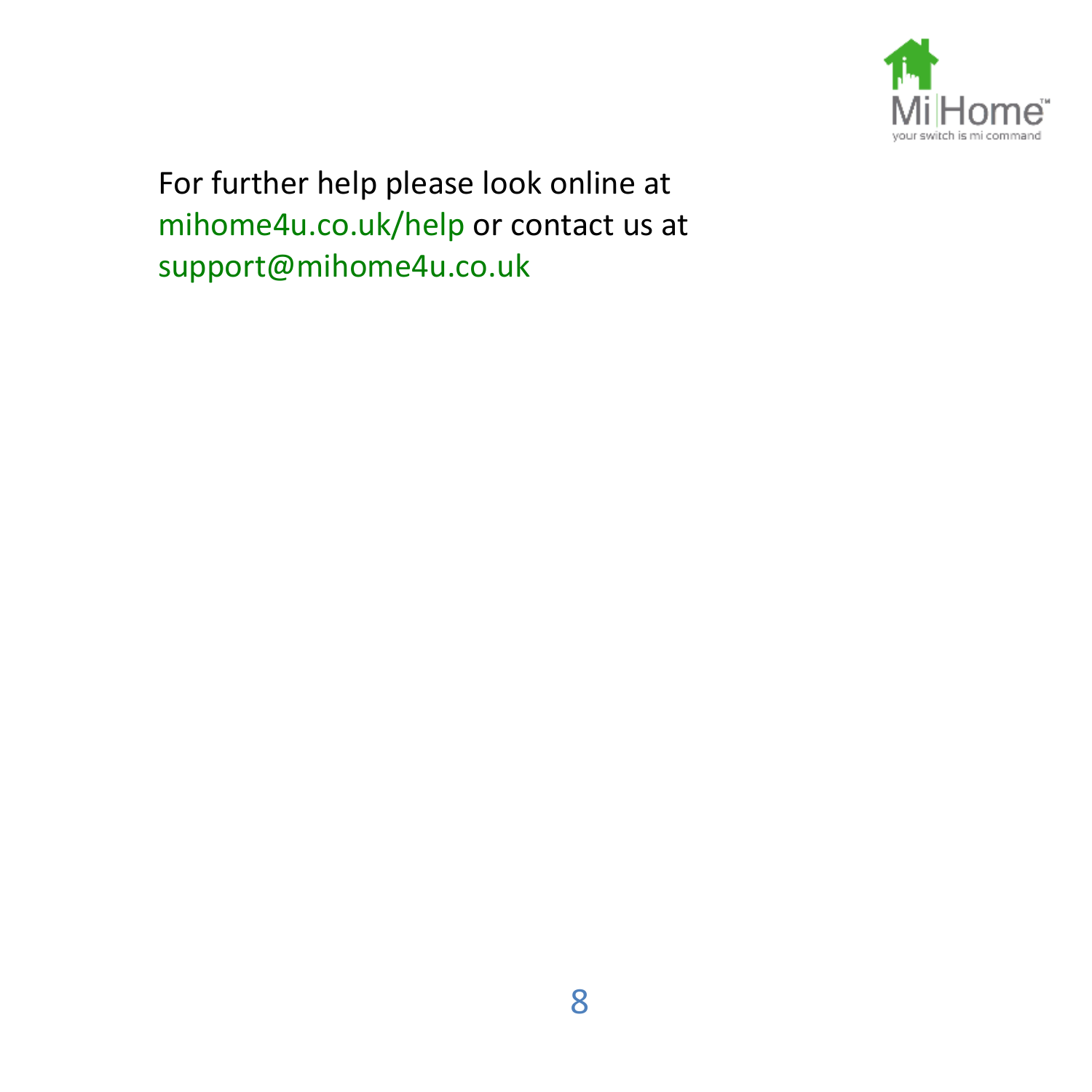

## **Declaration of Conformity**

Sandal Plc trading as Energenie declare under our sole responsibility as importer that the product:

Model: MIHO004 is in accordance with the following Directive(s):

| 2006/95/EC | Low Voltage Directive (LVD)                                                       |
|------------|-----------------------------------------------------------------------------------|
| 2014/53/EC | R&TTE Directive (Article 3.1b and 3.2)                                            |
| 2002/96/EC | Waste Electrical and Electronic<br>Equipment (WEEE) Directive                     |
| 2011/65/EU | Restriction of the Use of Certain Hazardous<br>Substances (RoHS) Directive Recast |

The unit complies with all essential requirements of the above referenced specifications and directives and has been issued a CE mark as per directive 93/98/EEC.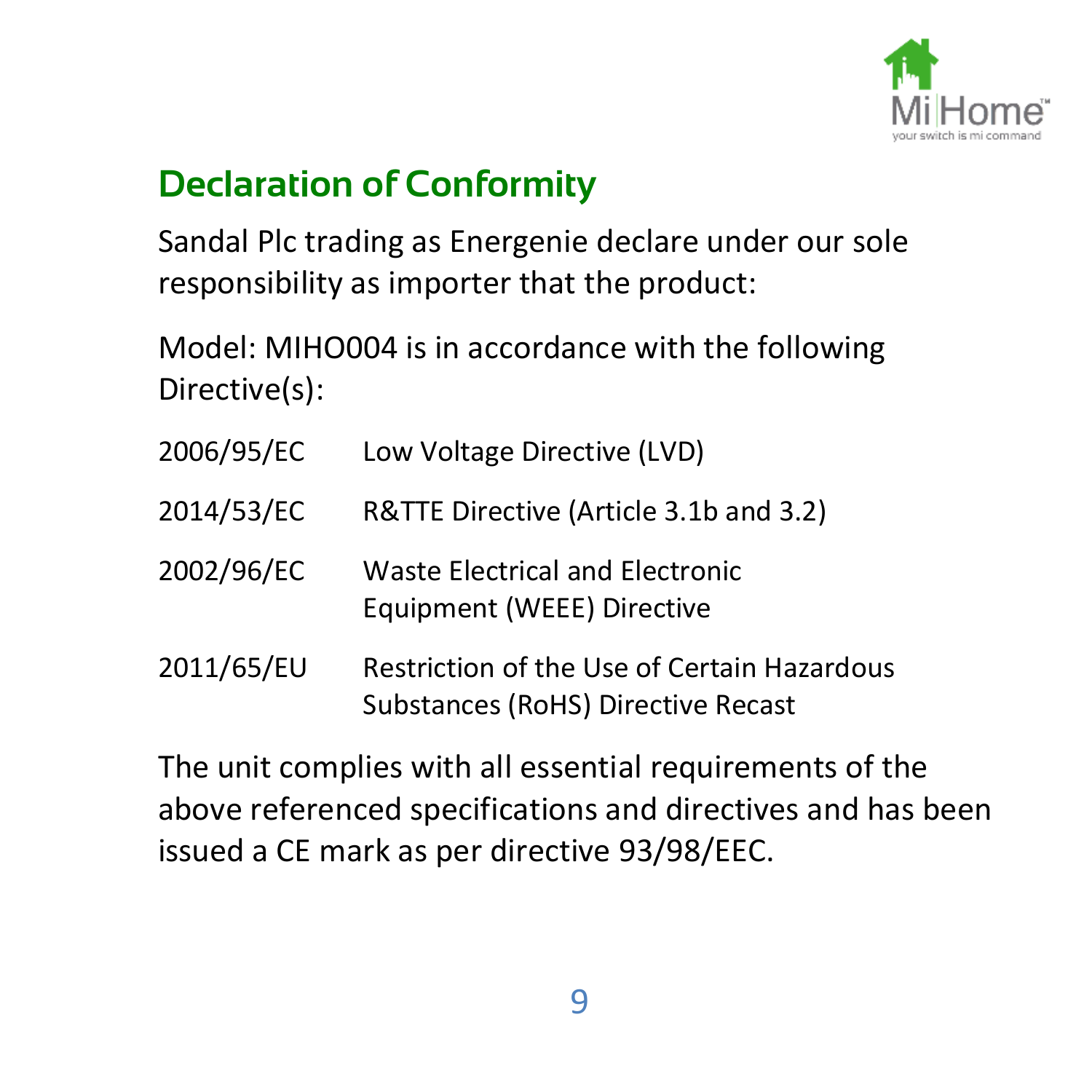

The Technical Construction File required is maintained at the company headquarters at 5 Harold Close, The Pinnacles, Harlow, Essex, England, CM19 5TH.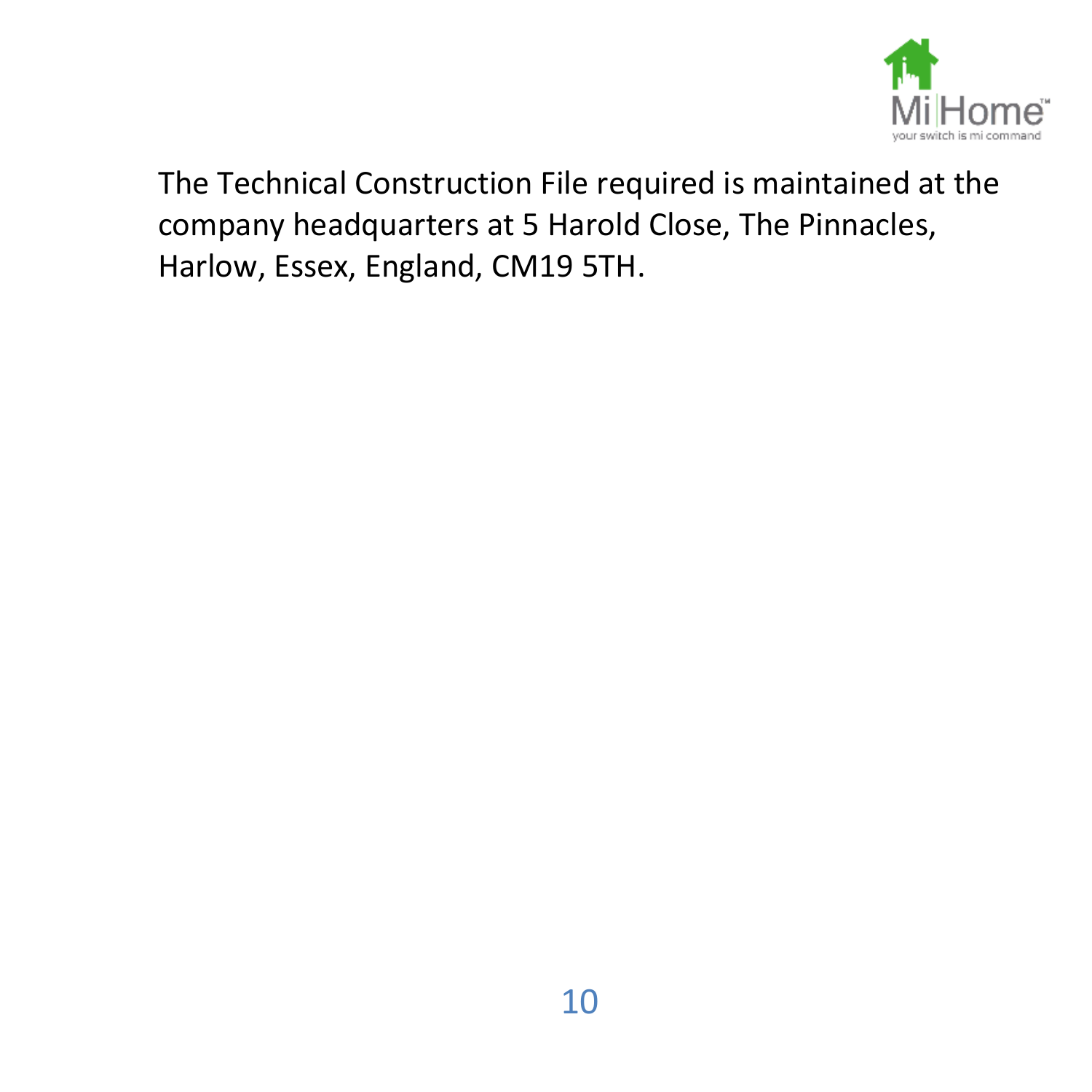

### **Caution**

Please be aware that any changes or modifications not expressly approved in this manual could void your authority to operate this equipment.

Energenie and MiHome are brand names of Sandal Plc. Registered Office: Claremont House, Deans Court, Bicester, Oxon, OX26 6BW

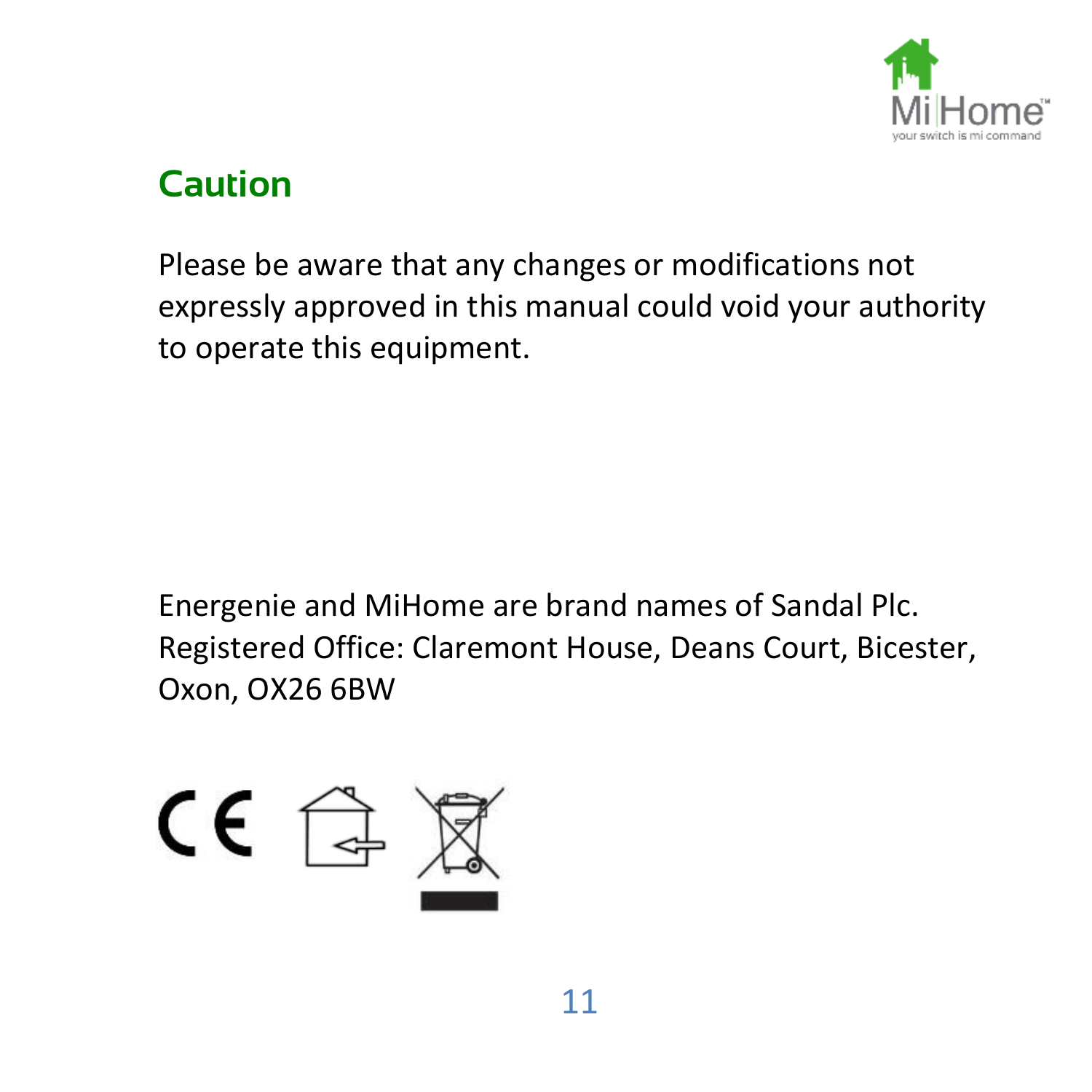

#### **Other Notices**

THIS DEVICE AND ASSOCIATED SOFTWARE ARE NOT DESIGNED, MANUFACTURED OR INTENDED FOR USE OR RESALE FOR THE OPERATION OF NUCLEAR FACILITIES, THE NAVIGATION, CONTROL OR COMMUNICATION SYSTEMS FOR AIRCRAFT OR OTHER TRANSPORTATION, AIR TRAFFIC CONTROL, LIFE SUPPORT OR LIFE SUSTAINING APPLICATIONS, WEAPONS SYSTEMS, OR ANY OTHER APPLICATION IN A HAZARDOUS ENVIRONMENT, OR REQUIRING FAIL-SAFE PERFORMANCE, OR IN WHICH THE FAILURE OF PRODUCTS COULD LEAD DIRECTLY TO DEATH, PERSONAL INJURY, OR SEVERE PHYSICAL OR ENVIRONMENTAL DAMAGE (COLLECTIVELY, "HIGH RISK APPLICATIONS"). YOU AGREE AND ACKNOWLEDGE THAT YOU HAVE NO LICENSE TO, AND SHALL NOT (AND SHALL NOT ALLOW A THIRD PARTY TO) USE THE PRODUCT IN ANY HIGH RISK APPLICATIONS, AND WHERE PERMITTED BY LAW SANDAL PLC SPECIFICALLY DISCLAIMS ANY WARRANTY REGARDING, AND ANY LIABILITY ARISING OUT OF, HIGH RISK APPLICATIONS.